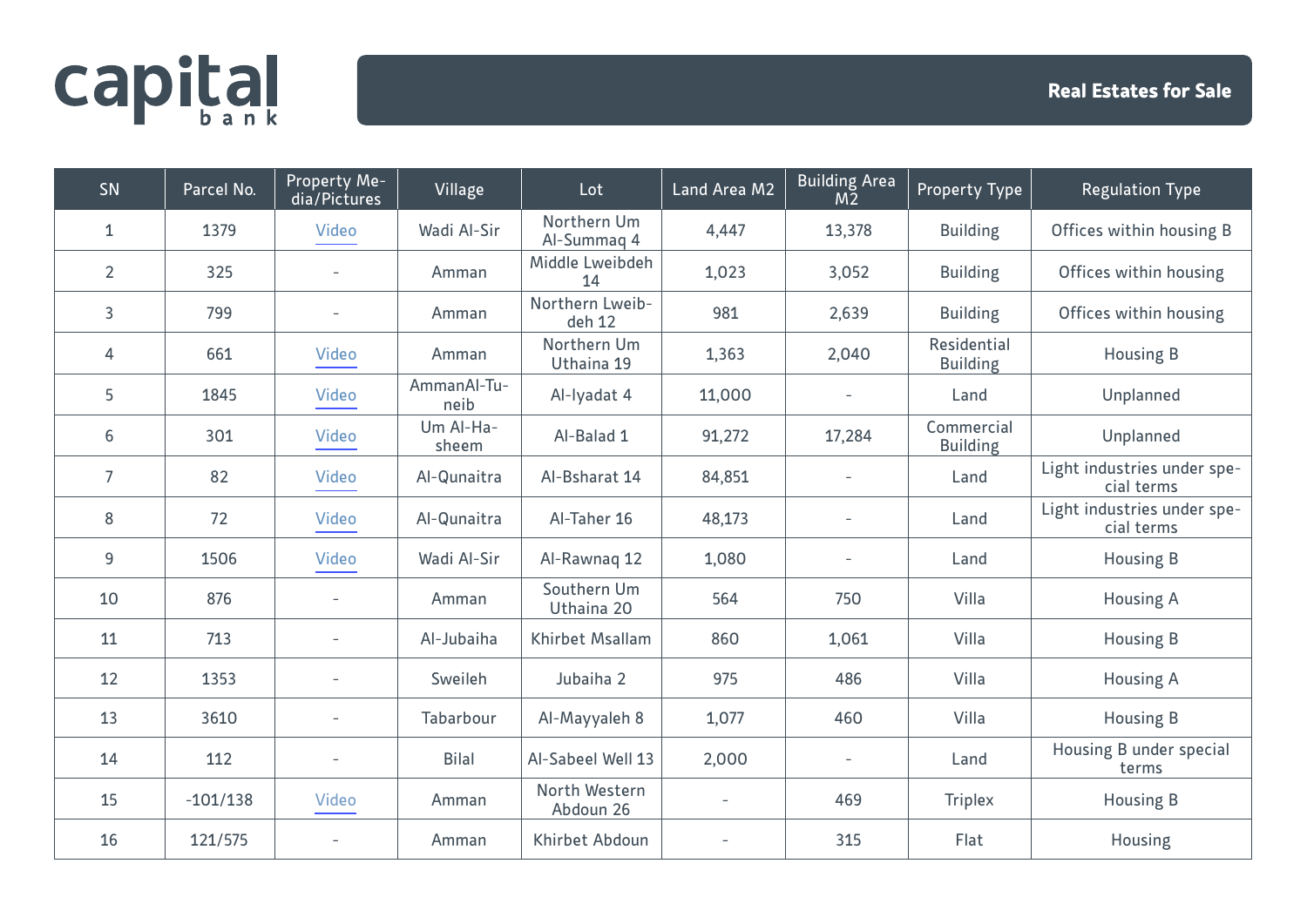| 17 | 131/575  |                          | Amman              | Khirbet Abdoun            | $\overline{\phantom{0}}$ | 315                      | Flat      | Housing                                          |
|----|----------|--------------------------|--------------------|---------------------------|--------------------------|--------------------------|-----------|--------------------------------------------------|
| 18 | 98       | $\overline{\phantom{a}}$ | South beach        | Tala Bay                  | $\overline{\phantom{0}}$ | 184                      | Apartment | Resorts                                          |
| 19 | 131/245  | $\overline{\phantom{a}}$ | Tlaa Al-Ali        | Um Al-Dbaa 7              | $\overline{\phantom{0}}$ | 316                      | Flat      | <b>Housing B</b>                                 |
| 20 | 122/1786 | $\overline{\phantom{a}}$ | Tlaa Al-Ali        | Al-Shmeisani 8            | $\overline{\phantom{a}}$ | 341                      | Apartment | <b>Housing A</b>                                 |
| 21 | 511      | Video                    | Al-Yadoudeh        | Al-Mawares<br>Al-Hamraa 4 | 1,123                    | $\overline{\phantom{a}}$ | Land      | <b>Housing A</b>                                 |
| 22 | 51       | $\overline{\phantom{a}}$ | Ghor Al-Rama       | Al-Mlouh 15               | 31,817                   | $\overline{\phantom{a}}$ | Land      | Unplanned                                        |
| 23 | 1982     | Video                    | Al-Rugaim          | Um Sowwaneh               | 2,026                    | $\overline{\phantom{a}}$ | Land      | Local commercial within<br>housing C under terms |
| 24 | 106      | Video                    | Mahes              | Western Bqei' 19          | 15,340                   | $\overline{\phantom{a}}$ | Land      | Unplanned                                        |
| 25 | 589      | Video                    | Al-Swaymah<br>Farm | Northern Sway-<br>mah 1   | 423                      |                          | Land      | Housing C                                        |
| 26 | 590      | Video                    |                    |                           | 424                      |                          |           |                                                  |
| 27 | 599      | <b>Video</b>             |                    |                           | 424                      |                          |           |                                                  |
| 28 | 600      | <b>Video</b>             |                    |                           | 423                      |                          |           |                                                  |
| 29 | 131/1087 | $\overline{a}$           | Al-Jubaiha         | Rojm AL-Kharab-<br>sheh   | $\overline{\phantom{a}}$ | 249                      | Apartment | Housing B                                        |
| 30 | 60       | Video                    | Wadi Mousa         | Um Teir 14                | 16,004                   | $\overline{\phantom{a}}$ | Land      | Housing C                                        |
| 31 | 59       | Video                    | Wadi Mousa         | Um Teir 14                | 21,749                   | $\overline{\phantom{a}}$ | Land      | Housing C                                        |
| 32 | 340      | $\overline{a}$           | Al-Nuqaira         | Um Batmeh                 | 11,044                   | $\overline{\phantom{a}}$ | Land      | Mid industries under<br>special terms            |
| 33 | 1173     | Video                    | Al-Swaymah<br>Farm | Northern Sway-<br>mah     | 1,154                    | $\overline{\phantom{a}}$ | Land      | Touristic/Housing A                              |
| 34 | 550      | Video                    | Al-Yadoudeh        | Al-Mawares<br>Al-Hamraa 4 | 991                      | $\overline{\phantom{a}}$ | Land      | <b>Housing A</b>                                 |
| 35 | 551      | Video                    | Al-Yadoudeh        | Al-Mawares<br>Al-Hamraa 4 | 991                      | $\overline{\phantom{a}}$ | Land      | <b>Housing A</b>                                 |
| 36 | 556      | Video                    | Al-Yadoudeh        | Al-Mawares<br>Al-Hamraa 4 | 986                      | $\overline{a}$           | Land      | <b>Housing A</b>                                 |